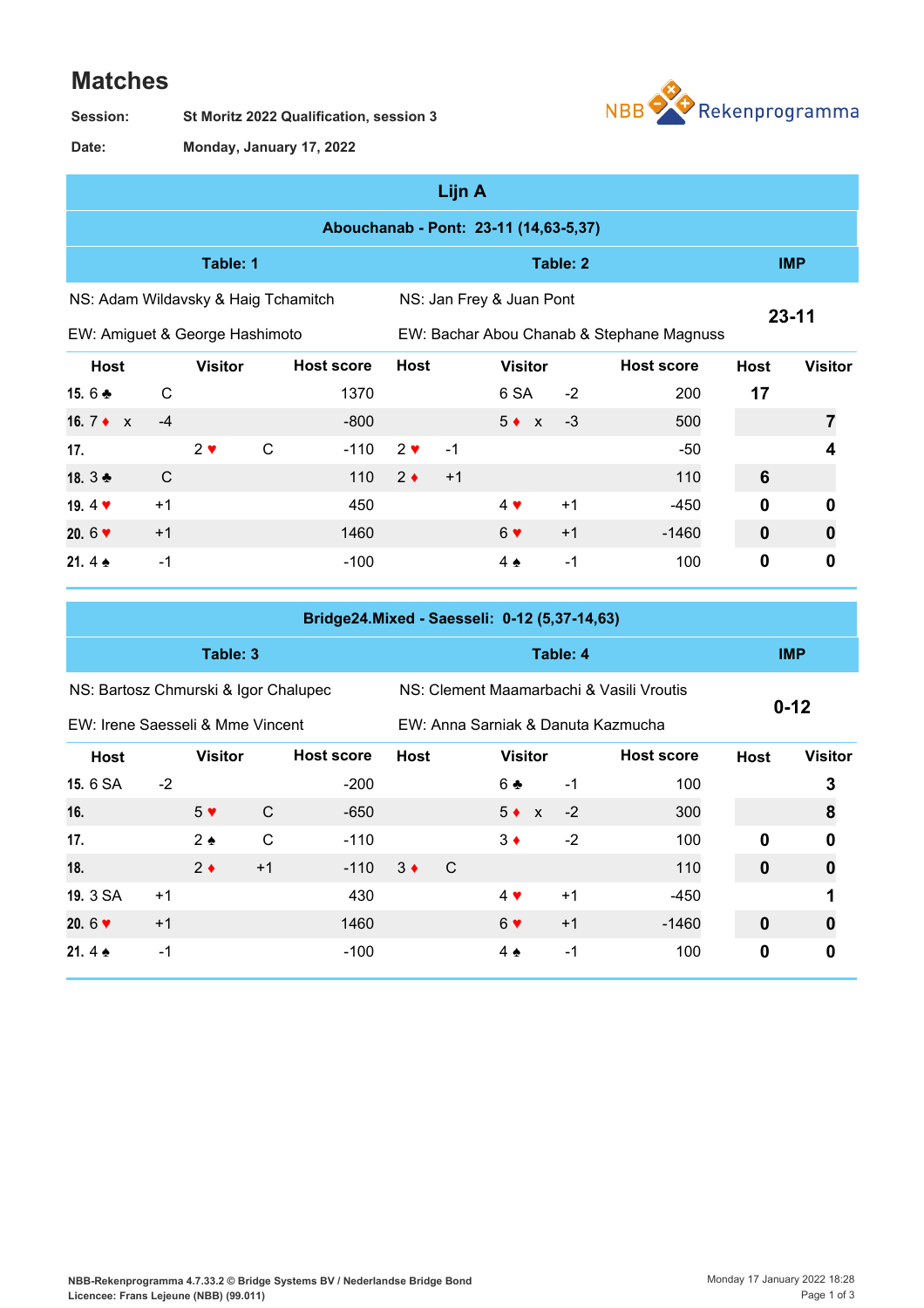| Dima - Kamras: 18-28 (6,01-13,99)                           |                                     |                |              |                                        |                                      |                                       |                                       |                |                   |             |                  |
|-------------------------------------------------------------|-------------------------------------|----------------|--------------|----------------------------------------|--------------------------------------|---------------------------------------|---------------------------------------|----------------|-------------------|-------------|------------------|
| Table: 5                                                    |                                     |                |              |                                        |                                      |                                       |                                       | <b>IMP</b>     |                   |             |                  |
| NS: Bartlomej Igla & Fernando Piedra                        |                                     |                |              |                                        |                                      | NS: David Wrang & Frederic Wrang      |                                       |                |                   |             |                  |
| EW: Herman Drenkelford & Sanna Clemensson EW: Andrea & Dima |                                     |                |              |                                        |                                      |                                       |                                       |                |                   | 18-28       |                  |
| <b>Host</b>                                                 |                                     | <b>Visitor</b> |              | <b>Host score</b>                      | <b>Host</b>                          |                                       | <b>Visitor</b>                        |                | <b>Host score</b> | <b>Host</b> | <b>Visitor</b>   |
| 15.6 SA                                                     | C                                   |                |              | 1440                                   |                                      |                                       | 6 SA                                  | C              | $-1440$           | 0           | 0                |
| 16.                                                         |                                     | 6 <sub>9</sub> | $-2$         | 200                                    |                                      |                                       | $5 \bullet x$                         | $-3$           | 500               | 12          |                  |
| 17.                                                         |                                     | $2 \triangle$  | $\mathsf{C}$ | $-110$                                 | $2 \vee$                             | $-1$                                  |                                       |                | $-50$             |             |                  |
| 18. $3 \blacktriangledown$                                  | C                                   |                |              | 140                                    | $2 \bullet$                          | $+1$                                  |                                       |                | 110               | 6           |                  |
| 19.6 $\blacktriangledown$                                   | $-1$                                |                |              | $-50$                                  |                                      |                                       | $4$ $\blacktriangledown$              | $+1$           | $-450$            |             | 11               |
| 20.6 $\blacktriangledown$                                   | $+1$                                |                |              | 1460                                   |                                      |                                       | 7 <sub>9</sub>                        | $\mathsf{C}$   | $-2210$           |             | 13               |
| 21.4 $\triangle$                                            | $-1$                                |                |              | $-100$                                 |                                      |                                       | $4 \triangle$                         | $-1$           | 100               | 0           | $\mathbf 0$      |
|                                                             |                                     |                |              |                                        |                                      |                                       | Duc - Rosti: 0-40 (0-20)              |                |                   |             |                  |
| Table: 7<br>Table: 8                                        |                                     |                |              |                                        |                                      |                                       |                                       |                |                   | <b>IMP</b>  |                  |
| NS: Laurence Duc & Arianna Testa                            |                                     |                |              |                                        |                                      | NS: Cedric Lorenzini & Quentin Robert |                                       |                |                   |             |                  |
| EW: Hilda Setton & Pierre Franceschetti                     |                                     |                |              |                                        | EW: Christina Lund-Madsen & Mme Hong |                                       |                                       |                |                   | $0 - 40$    |                  |
| <b>Host</b>                                                 | <b>Visitor</b><br><b>Host score</b> |                |              | <b>Host</b>                            |                                      | <b>Host score</b>                     | <b>Host</b>                           | <b>Visitor</b> |                   |             |                  |
| 15.4 ₺                                                      | $+3$                                |                |              | 190                                    |                                      |                                       | <b>Visitor</b><br>6 SA                | C              | $-1440$           |             | 15               |
| 16.                                                         |                                     | 6 <sub>•</sub> | $\mathsf{C}$ | $-1430$                                | 6 <sub>9</sub>                       | C                                     |                                       |                | 1430              | 0           | $\bf{0}$         |
| 17. $3 \bullet x$                                           | $-4$                                |                |              | $-800$                                 | $2 \triangle$                        | C                                     |                                       |                | 110               |             | 12               |
| 18.                                                         |                                     | $2 \bullet$    | $+1$         | $-110$                                 | $3 \bullet$                          | $\mathsf C$                           |                                       |                | 110               | 0           | $\boldsymbol{0}$ |
| 19.4 $\blacktriangledown$                                   | $+1$                                |                |              | 450                                    |                                      |                                       | $4$ Y                                 | $+1$           | $-450$            | 0           | 0                |
| 20.5 $\blacktriangledown$                                   | $+2$                                |                |              | 710                                    |                                      |                                       | 6 <sub>•</sub>                        | $+1$           | $-1460$           |             | 13               |
| 21.4 $\triangle$                                            | $-1$                                |                |              | $-100$                                 |                                      |                                       | $4 \triangle$                         | $-1$           | 100               | 0           | 0                |
|                                                             |                                     |                |              |                                        |                                      |                                       |                                       |                |                   |             |                  |
|                                                             |                                     |                |              | Borewicz - Bausback: 5-30 (2,18-17,82) |                                      |                                       |                                       |                |                   |             |                  |
|                                                             |                                     | Table: 9       |              |                                        |                                      |                                       |                                       | Table: 10      |                   |             | <b>IMP</b>       |
| NS: Marek Borewicz & Niewiadomski                           |                                     |                |              |                                        |                                      |                                       | NS: Nikolas Bausback & Curt Kallström |                | $5 - 30$          |             |                  |
| EW: Berkowitz & Hakan Gokçe                                 |                                     |                |              |                                        | EW: Kalita & Michalovski             |                                       |                                       |                |                   |             |                  |
| <b>Host</b>                                                 |                                     | <b>Visitor</b> |              | <b>Host score</b>                      | <b>Host</b>                          |                                       | <b>Visitor</b>                        |                | <b>Host score</b> | <b>Host</b> | <b>Visitor</b>   |
| 15.6 SA                                                     | $-2$                                |                |              | $-200$                                 |                                      |                                       | 6 SA                                  | C              | $-1440$           |             | 17               |
| 16.5 $\bullet$ x                                            | $-2$                                |                |              | $-300$                                 |                                      |                                       | $5 \bullet x$                         | $-3$           | 500               | 5           |                  |
| 17.                                                         |                                     | 3 SA           | $\mathsf{C}$ | $-400$                                 |                                      |                                       | $3 \triangleleft$                     | $-1$           | 50                |             | 8                |
| 18.                                                         |                                     | $3 \triangle$  | $-2$         | 100                                    |                                      | $5 \bullet x -2$                      |                                       |                | $-300$            |             | 5                |
| 19.4 $\blacktriangledown$                                   | $+1$                                |                |              | 450                                    |                                      |                                       | $4 \blacktriangledown$                | $+1$           | $-450$            | 0           | $\pmb{0}$        |
| 20.6 $\blacktriangledown$                                   | $+1$                                |                |              | 1460                                   |                                      |                                       | $6 \vee$                              | $+1$           | $-1460$           | $\mathbf 0$ | $\boldsymbol{0}$ |

**21.** 3 SA −1 **100** -100 **4 ♠** −1 100 **0 0** 

**NBB-Rekenprogramma 4.7.33.2 © Bridge Systems BV / Nederlandse Bridge Bond Licencee: Frans Lejeune (NBB) (99.011)**